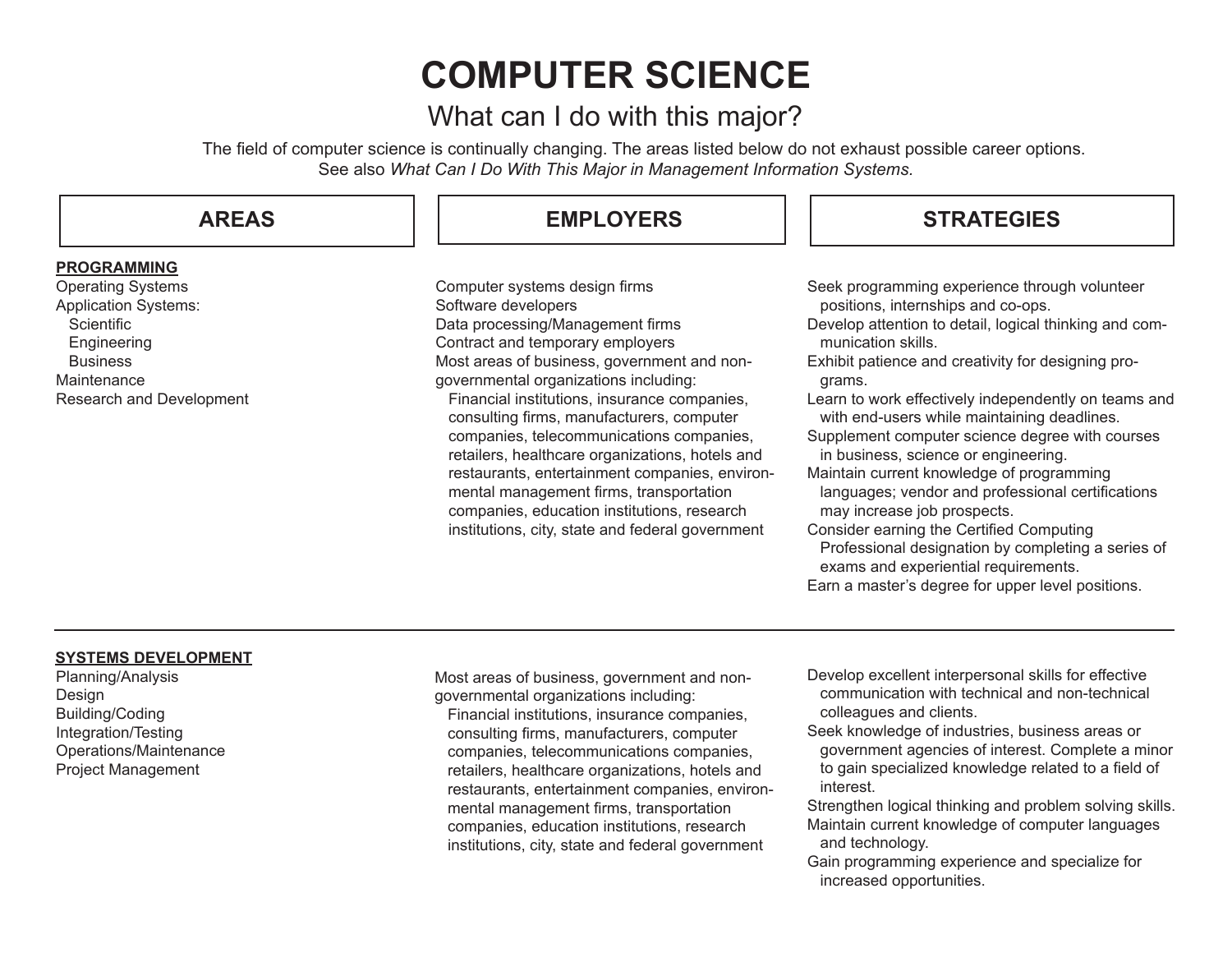## **AREAS EMPLOYERS STRATEGIES**

| <b>SYSTEMS DEVELOPMENT continued</b>                                                                                                   |                                                                                                                                                                                                                                                                                                                                                                                                                                                                                  |                                                                                                                                                                                                                                                                                                                                                                                                                                                                                                                                                                                                                                                                                |
|----------------------------------------------------------------------------------------------------------------------------------------|----------------------------------------------------------------------------------------------------------------------------------------------------------------------------------------------------------------------------------------------------------------------------------------------------------------------------------------------------------------------------------------------------------------------------------------------------------------------------------|--------------------------------------------------------------------------------------------------------------------------------------------------------------------------------------------------------------------------------------------------------------------------------------------------------------------------------------------------------------------------------------------------------------------------------------------------------------------------------------------------------------------------------------------------------------------------------------------------------------------------------------------------------------------------------|
|                                                                                                                                        |                                                                                                                                                                                                                                                                                                                                                                                                                                                                                  | Obtain business experience through internships or<br>part-time employment.<br>Supplement program with courses such as<br>accounting, management, human resources,<br>consulting to increase understanding of business<br>theory.<br>Earn a graduate degree in technology or business<br>for advanced opportunities in analysis, project<br>management and executive operations.                                                                                                                                                                                                                                                                                                |
| <b>NETWORK TECHNOLOGY</b>                                                                                                              |                                                                                                                                                                                                                                                                                                                                                                                                                                                                                  |                                                                                                                                                                                                                                                                                                                                                                                                                                                                                                                                                                                                                                                                                |
| Intranet<br>Development<br>Installation<br>Testing<br>Monitoring<br>Maintenance<br>Security<br>Support<br>Hardware and Software Design | Most areas of business, government and non-<br>governmental organizations including:<br>Financial institutions, insurance companies,<br>consulting firms, manufacturers, computer<br>companies, telecommunications companies,<br>retailers, healthcare organizations, hotels and<br>restaurants, entertainment companies, environ-<br>mental management firms, transportation<br>companies, education institutions, research<br>institutions, city, state and federal government | Seek work experience in university computer labs<br>or through related part-time jobs, internships or<br>volunteer opportunities.<br>Develop effective analytical and problem solving<br>skills.<br>Expect to spend a significant amount of time<br>responding to inquiries from colleagues, custom-<br>ers and employees.<br>Acquire strong oral and written communication skills<br>and an interest in helping others.<br>Gain knowledge in a variety of computer areas<br>including programming, software and hardware.<br>Stay abreast of the latest network technologies.<br>Consider earning applicable certifications such as<br>Cisco or Microsoft for some positions. |
| <b>DATABASE ADMINISTRATION</b>                                                                                                         |                                                                                                                                                                                                                                                                                                                                                                                                                                                                                  |                                                                                                                                                                                                                                                                                                                                                                                                                                                                                                                                                                                                                                                                                |
| Development<br>Installation<br>Testing<br>Maintenance/Support<br>Archiving/Security<br>Upgrading<br>Systems Integration<br>Management  | Most areas of business, government and non-<br>governmental organizations including:<br>Financial institutions, insurance companies,<br>consulting firms, manufacturers, computer<br>companies, telecommunications companies,<br>retailers, healthcare organizations, hotels and<br>restaurants, entertainment companies, environ-<br>mental management firms, transportation<br>companies, education institutions, research                                                     | Develop logical thinking skills, attention to detail and<br>the ability to concentrate for long periods of time.<br>Obtain technical experience through paid or volun-<br>teer positions.<br>Seek general knowledge of computer languages and<br>database management software; consider special-<br>izing in one for increased marketability.<br>Acquire strong communication skills to prepare for<br>work with teams of programmers and with staff                                                                                                                                                                                                                           |

institutions, city, state and federal government

who may have limited computer training.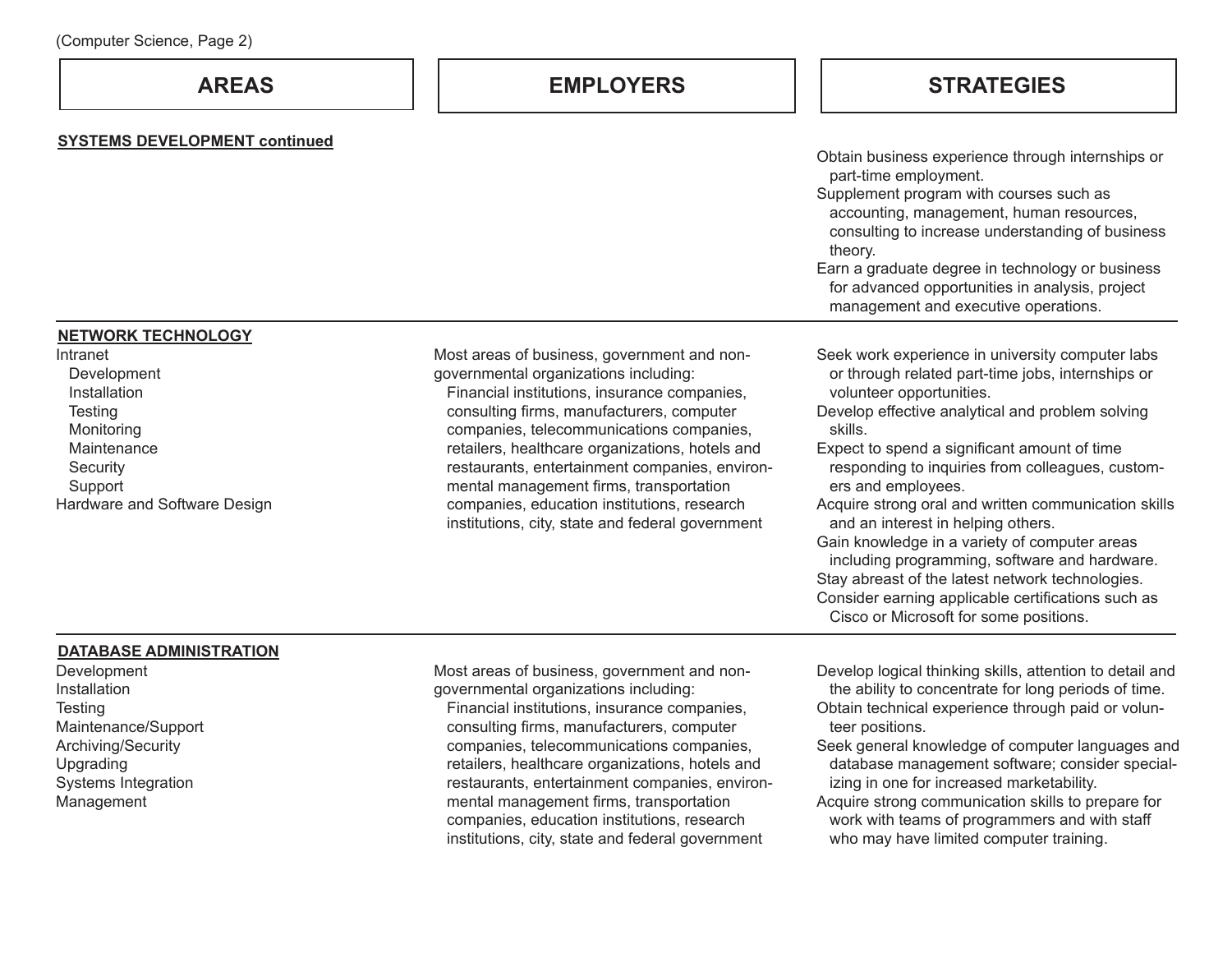#### **INTERNET**

Programming Software Design Systems Development (see Page 2) Web Design/Maintenance

### **AREAS EMPLOYERS**

Internet exchange points (IXPs) Internet service providers Software vendors Internet-related companies including: browsers, search engines, web design services business, government and nongovernmental organizations Consulting firms Self-employed

#### **STRATEGIES**

Supplement major with courses in web design, graphic design, internet development or network architecture.

Pursue business classes or a business minor for consulting and systems development positions. Gain experience as a webmaster through part-time jobs, internships or volunteering to design web

pages for student organizations.

Develop excellent communication skills and prepare to work on teams which may include content authors, graphic artists, programmers, etc. Maintain current knowledge of web-based programming languages.

#### **EDUCATION Teaching** Instructional Technology

Colleges and universities Proprietary (for profit) schools Public and private schools, K-12 **Corporations** 

Gain experience working with students through tutoring, part-time employment, internships in computer labs and/or other technical positions. Develop excellent interpersonal and public speak ing skills.

Inquire about certification process which is required for K-12 teaching and varies by state.

Pursue a master's degree for teaching at most com munity colleges or two-year institutions.

Seek a doctoral degree related to information or computer sciences for teaching opportunities at colleges and universities. Develop a research specialty for university teaching.

Earn a graduate degree in information technology or a related field for instructional technology.